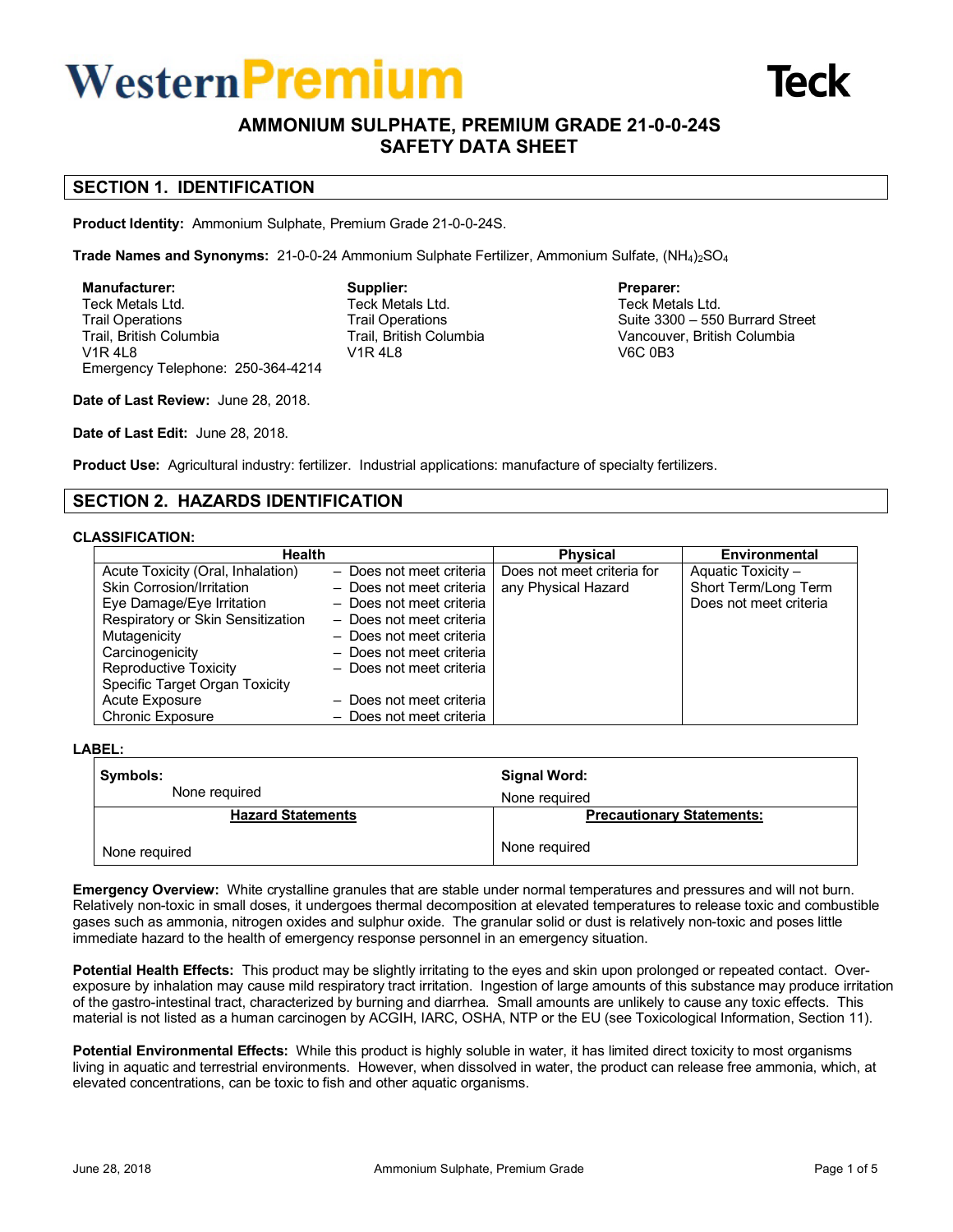# **SECTION 3. COMPOSITION / INFORMATION ON INGREDIENTS**

| <b>HAZARDOUS COMPONENTS</b> | <b>CAS Registry No.</b> | <b>CONCENTRATION (% wt/wt)</b> |
|-----------------------------|-------------------------|--------------------------------|
| Ammonium Sulphate           | 7783-20-2               | 00%ا                           |

Note: See Section 8 for Occupational Exposure Guidelines.

## **SECTION 4. FIRST AID MEASURES**

**Eye Contact:** *Symptoms:* Mild eye irritation, redness. If irritation occurs, flush the contaminated eye(s) with lukewarm, gently flowing water for 5 minutes, while holding the eyelid(s) open. If eye irritation persists, get medical advice/attention.

**Skin Contact:** *Symptoms:* Skin soiling. No health effects expected. If irritation does occur, flush with lukewarm, gently flowing water for 5 minutes or until the material is removed. If irritation persists or you feel unwell, get medical advice/attention.

**Inhalation:** *Symptoms:* Coughing or irritation of nose and throat in heavy dust clouds. If symptoms are experienced move from exposure area to fresh air. Get medical advice/attention if you feel unwell or are concerned.

**Ingestion:** *Symptoms:* Stomach upset, diarrhea. Rinse mouth. If irritation or discomfort occurs, get medical advice/attention.

# **SECTION 5. FIRE FIGHTING MEASURES**

**Fire and Explosion Hazards:** Product is not considered a fire or explosion hazard. However, it has been reported to enhance the explosive properties of ammonium nitrate when they are mixed together in the right proportions.

**Extinguishing Media:** Use any means of extinction appropriate for surrounding fire conditions such as water spray, carbon dioxide, dry chemical or foam. Cool any containers that are exposed to heat or flames by the application of water streams until well after the fire has been extinguished.

**Fire Fighting:** This material will not burn. However, it may undergo thermal decomposition at temperatures above approximately 250°C to release toxic and combustible gases such as ammonia, nitrogen oxides and sulphur oxides. Firefighters must wear full protective clothing and an approved, self-contained breathing apparatus which supplies a positive air pressure within a full facepiece mask. Do not allow water run-off to enter sewers or watercourses.

# **SECTION 6. ACCIDENTAL RELEASE MEASURES**

**Procedures for Cleanup:** Control source of release if possible to do so safely. Clean up spilled material immediately observing precautions in Section 8, Personal Protection. Granules and dust should be cleaned up using methods that will minimize dust generation (e.g., vacuum solids or dampen material and wet sweep/shovel, etc.). Return uncontaminated spilled material to the process if possible. Place contaminated material in suitable containers for later recovery or disposal. Treat or dispose of waste material in accordance with all local, state/provincial, and national requirements.

**Personal Precautions:** Protective clothing, gloves, and a respirator are recommended for persons responding to an accidental release (see also Section 8). Close-fitting safety goggles may also be necessary in some circumstances to prevent eye contact with fertilizer dust.

**Environmental Precautions:** This product may pose a threat to the environment. Do not allow spills or water run-off from storage area to enter sewers or watercourses.

## **SECTION 7. HANDLING AND STORAGE**

**Precautions for Safe Handling:** Avoid unnecessary contact with skin and eyes. Avoid generating dust and the release of dust into the workplace. Good housekeeping is important to prevent accumulations of dust.

**Conditions for Safe Storage:** Store in a dry, cool, well-ventilated area. Keep away from incompatible materials.

## **SECTION 8. EXPOSURE CONTROLS / PERSONAL PROTECTION**

**Occupational Exposure Guidelines:**

Ammonium Sulphate (see note below) (see note below) None established

**Component ACGIH TLV OSHA PEL NIOSH REL**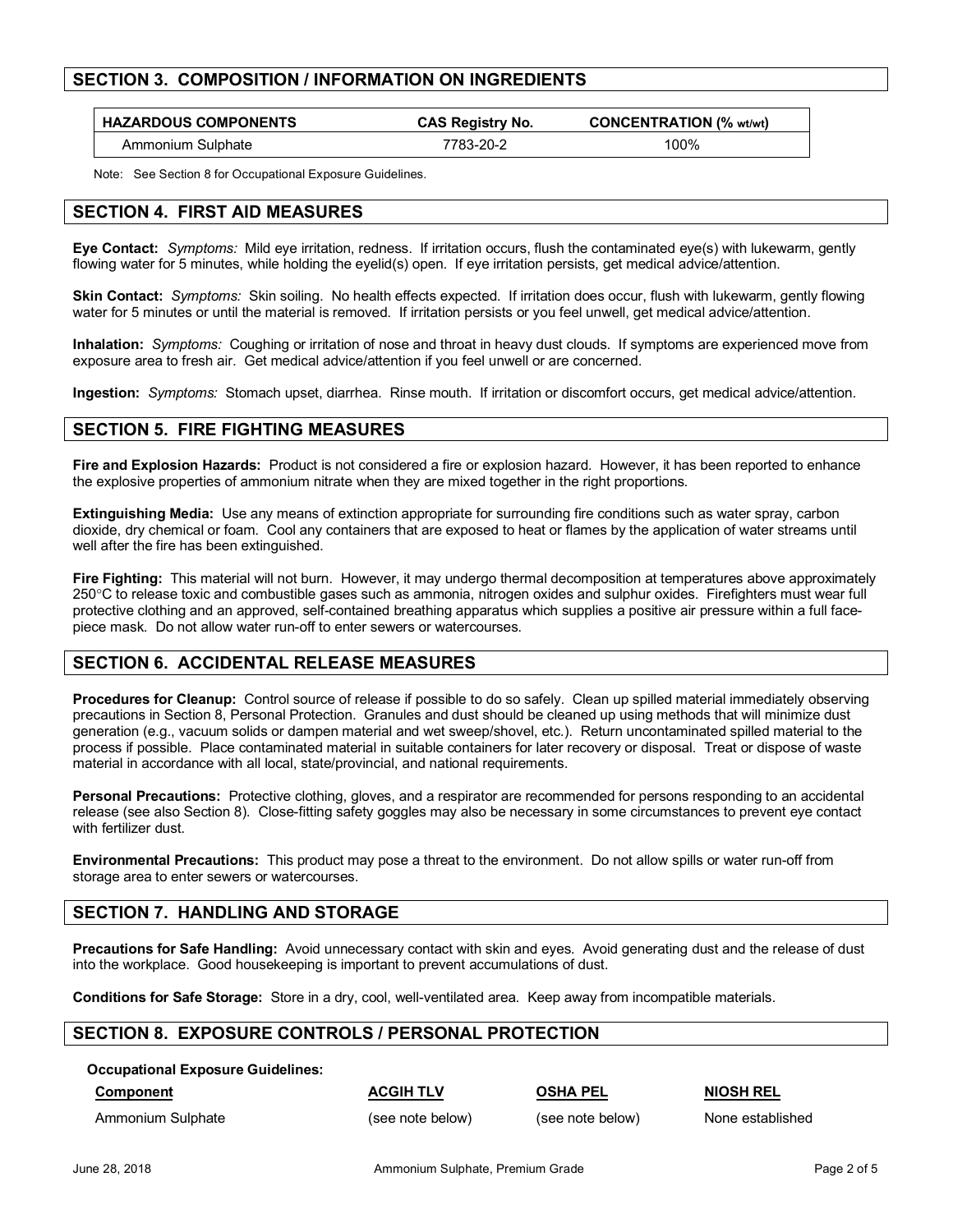NOTE: OEGs for individual jurisdictions may differ from those given above. Check with local authorities for the applicable OEGs in your jurisdiction.

ACGIH - American Conference of Governmental Industrial Hygienists; OSHA - Occupational Safety and Health Administration; NIOSH - National Institute for Occupational Safety and Health. TLV – Threshold Limit Value, PEL – Permissible Exposure Limit, REL – Recommended Exposure Limit.

ACGIH® TLV® - ACGIH® believes that even biologically inert, insoluble, or poorly soluble particles may have adverse effects and recommends that airborne concentrations should be kept below 3 mg/m<sup>3</sup> respirable particles and 10 mg/m<sup>3</sup> inhalable particles, until such time as a TLV® is set for a particular substance. While ammonium sulphate does not completely meet the ACGIH® definition of a Particle Not Otherwise Specified (PNOS) due to its high solubility, this is still considered to be a valid guideline for ammonium sulphate fertilizer dust.

**OSHA PEL** – All inert or nuisance dusts, whether mineral, inorganic, or organic not listed specifically by substance name in Tables Z-1 or Z-3 of CFR 1910.1000 are covered by the Particulates Not Otherwise Regulated (PNOR) limit of 15 mg/m<sup>3</sup> total dust and 5 mg/m<sup>3</sup> respirable fraction.

*NOTE: The selection of the necessary level of engineering controls and personal protective equipment will vary depending upon the conditions of use and the potential for exposure. The following are therefore only general guidelines that may not fit all circumstances. Control measures to consider include:*

**Ventilation:** Use process enclosures, local exhaust ventilation, or other engineering controls to keep airborne levels below recommended exposure guidelines. If user operations generate dust, use ventilation to keep exposure to airborne contaminants below the exposure quidelines.

**Protective Clothing:** The hazard potential of this material is low. Where there is large scale use of this material with significant potential for worker contact, long-sleeved clothing or coveralls, chemical resistant gloves, and/or safety glasses with side shields may be necessary.

**Respirators:** Where dust is generated and cannot be controlled to within acceptable levels by engineering means, use appropriate NIOSH-approved respiratory protection equipment (a 42CFR84 Class N, R or P-95 particulate filter cartridge respirator or an N-95 filtering face piece respirator/disposable dust mask).

**General Hygiene Considerations:** Always practice good personal hygiene. Refrain from eating, drinking, or smoking in work areas. Thoroughly wash hands before eating, drinking, or smoking in appropriate designated areas. Keep out of reach of children.

# **SECTION 9. PHYSICAL AND CHEMICAL PROPERTIES**

| Appearance:<br>White crystalline granules                                                  | Odour:<br><b>Odourless</b>                 | <b>Odour Threshold:</b><br>Not Applicable                                      | pH:<br>6.5 (10% sol'n in water)                               |
|--------------------------------------------------------------------------------------------|--------------------------------------------|--------------------------------------------------------------------------------|---------------------------------------------------------------|
| <b>Vapour Pressure:</b><br>Not Applicable                                                  | <b>Vapour Density:</b><br>Not Applicable   | <b>Melting Point/Range:</b><br>Decomposes above 235°C                          | <b>Boiling Point/Range:</b><br>Not Applicable                 |
| <b>Relative Density</b> (Water = 1):<br>$0.961$ (Water = 1)                                | <b>Evaporation Rate:</b><br>Not Applicable | <b>Coefficient of Water/Oil</b><br>Distribution:<br>Log P (oct) = -5.1 @ 25 °C | Solubility:<br>Highly soluble, 76g/100 gm of<br>water at 20°C |
| <b>Bulk Density:</b><br>960 kg/m <sup>3</sup> ;<br>Loose:<br>Packed: $1040 \text{ kg/m}^3$ |                                            |                                                                                |                                                               |
| <b>Flash Point:</b>                                                                        | <b>Flammable Limits</b>                    | Auto-ianition                                                                  | <b>Decomposition</b>                                          |

Not flammable

**Flammable Limits (LEL/UEL):** Not Applicable

**Auto-ignition Temperature:** Not Applicable **Decomposition Temperature:** Decomposition begins between 150 and 280°C

# **SECTION 10. STABILITY AND REACTIVITY**

**Stability & Reactivity:** This material is stable and not considered reactive under normal temperatures and pressures. Hazardous polymerization or runaway reactions will not occur.

**Incompatibilities:** Reactive with oxidizing agents, metals and alkalis. Corrosive to copper alloys such as brass, to ferrous metals and their alloys and to 416 stainless steel. Not corrosive to 316 stainless steel but may be corrosive to 302 and 304 alloys.

**Hazardous Decomposition Products:** Upon heating to decomposition, ammonia, nitrogen oxides and/or sulphur oxides may be generated.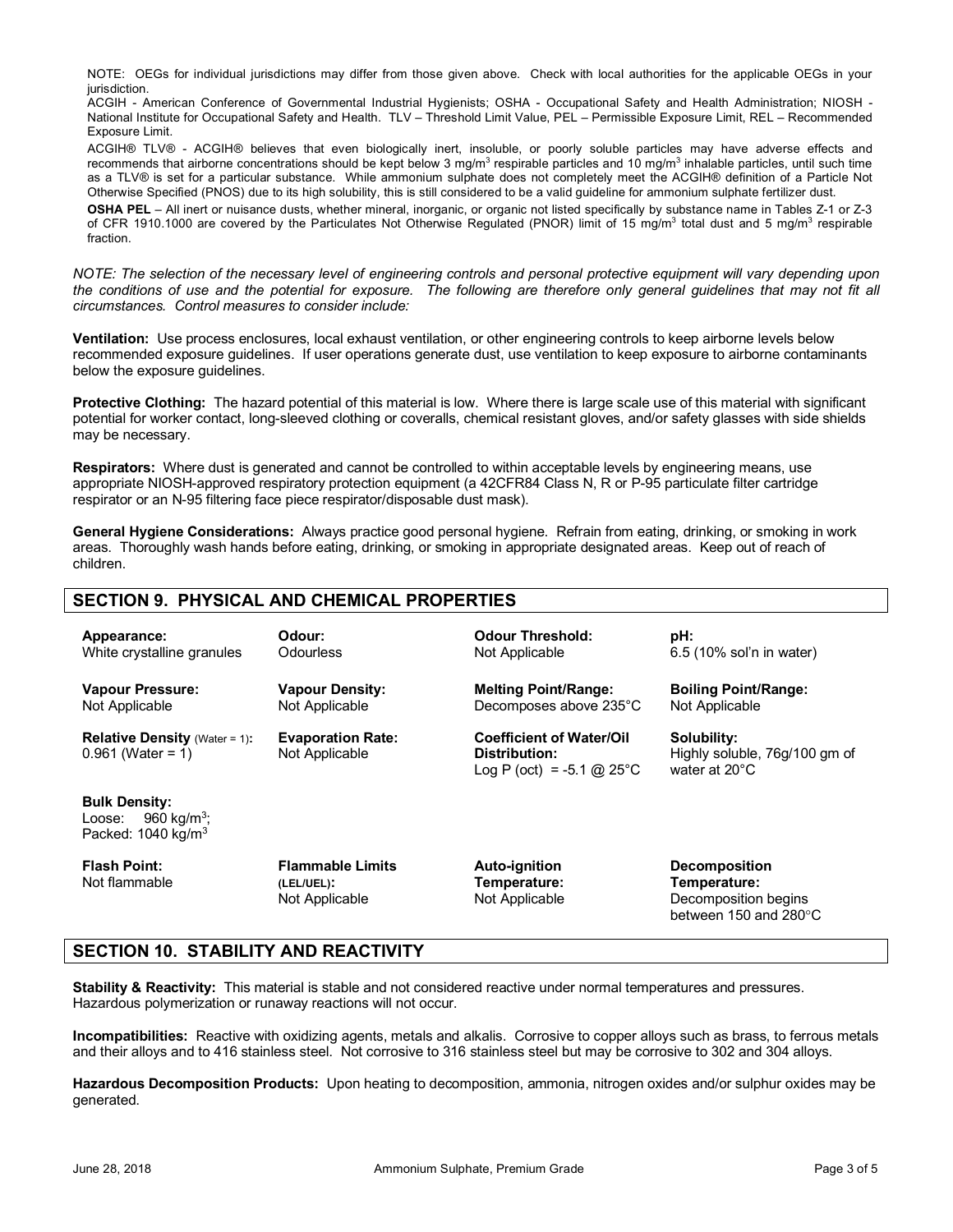# **SECTION 11. TOXICOLOGICAL INFORMATION**

**General:** In the form in which this product is sold it is relatively non-toxic. The major route of exposure would be through the generation and inhalation of airborne dust.

### **Acute:**

Skin/Eye: This product may be mildly irritating to the eyes and skin upon prolonged or repeated contact but would not cause tissue damage.

**Inhalation:** Over-exposure by inhalation may cause respiratory tract irritation.

**Ingestion:** Ingestion of small quantities of ammonium sulphate fertilizer is unlikely to cause a toxic effect. The ingestion of large amounts of this substance may produce irritation of the gastro-intestinal tract, characterized by burning and diarrhea.

**Chronic:** Ammonium sulphate is not considered a human carcinogen by the American Conference of Governmental Industrial Hygienists (ACGIH), the International Agency for Research on Cancer (IARC), the Occupational Safety and Health Administration (OSHA), the National Toxicology Program (NTP) or the European Union (EU).

## **Animal Toxicity:**

| Hazardous Ingredient: | <b>Acute Oral</b><br>Toxicity:                           | <b>Acute Dermal</b><br>Toxicity:   | <b>Acute Inhalation</b><br>Toxicity:                         |
|-----------------------|----------------------------------------------------------|------------------------------------|--------------------------------------------------------------|
| Ammonium Sulphate     | $4,540$ mg/kg <sup>t</sup>                               | $>2,000 \text{ mq/kg}^*$           | $>1800 \text{ mg/m}^{3}$                                     |
|                       | $^{\dagger}$ LD <sub>50</sub> , Rat, Oral, $^{\ddagger}$ | $*$ LD <sub>50</sub> , Rat, Dermal | $\ddagger$ LC <sub>50</sub> , Guinea Pig, Inhalation, 4 hour |

# **SECTION 12. ECOLOGICAL INFORMATION**

While this product is highly soluble in water, it has limited direct toxicity to most organisms living in aquatic and terrestrial environments. Its constituents are not bioaccumulative. However, when dissolved in water, the product can release free ammonia, which, at elevated concentrations, can be toxic to fish and other aquatic organisms. Toxic thresholds are dependent on pH. In addition, when present in slow-moving watercourses, the product can promote algal growth, which may, in turn, degrade water quality. The product can also, if ingested, be harmful to livestock and wildlife.

## **SECTION 13. DISPOSAL CONSIDERATIONS**

Do not wash down drain. Recover and place material in a suitable container for intended use or disposal. Ensure disposal complies with government requirements and local regulations.

# **SECTION 14. TRANSPORT INFORMATION**

Proper Shipping Name under Transport Canada and U.S. DOT..............Not regulated. Hazard Classification Transport Canada and U.S. DOT..........................Not controlled under TDG (Canada) or DOT (USA) Product Identification Number................................................................Not applicable. Marine Pollutant....................................................................................No

# **SECTION 15. REGULATORY INFORMATION**

## **U.S.**

| Hazardous under OSHA Hazard Communication StandardNo                                         |                                              |
|----------------------------------------------------------------------------------------------|----------------------------------------------|
|                                                                                              |                                              |
| EPCRA Section 302 Extremely Hazardous Substance No                                           |                                              |
|                                                                                              |                                              |
| EPCRA Section 313 Toxic Release Inventory (Supplier Notification)Ammonium Sulfate (Solution) | CAS No. 7783-20-2<br>Percent by Weight: 100% |

#### **Canada**

Listed on Domestic Substances Control List...........................................Yes